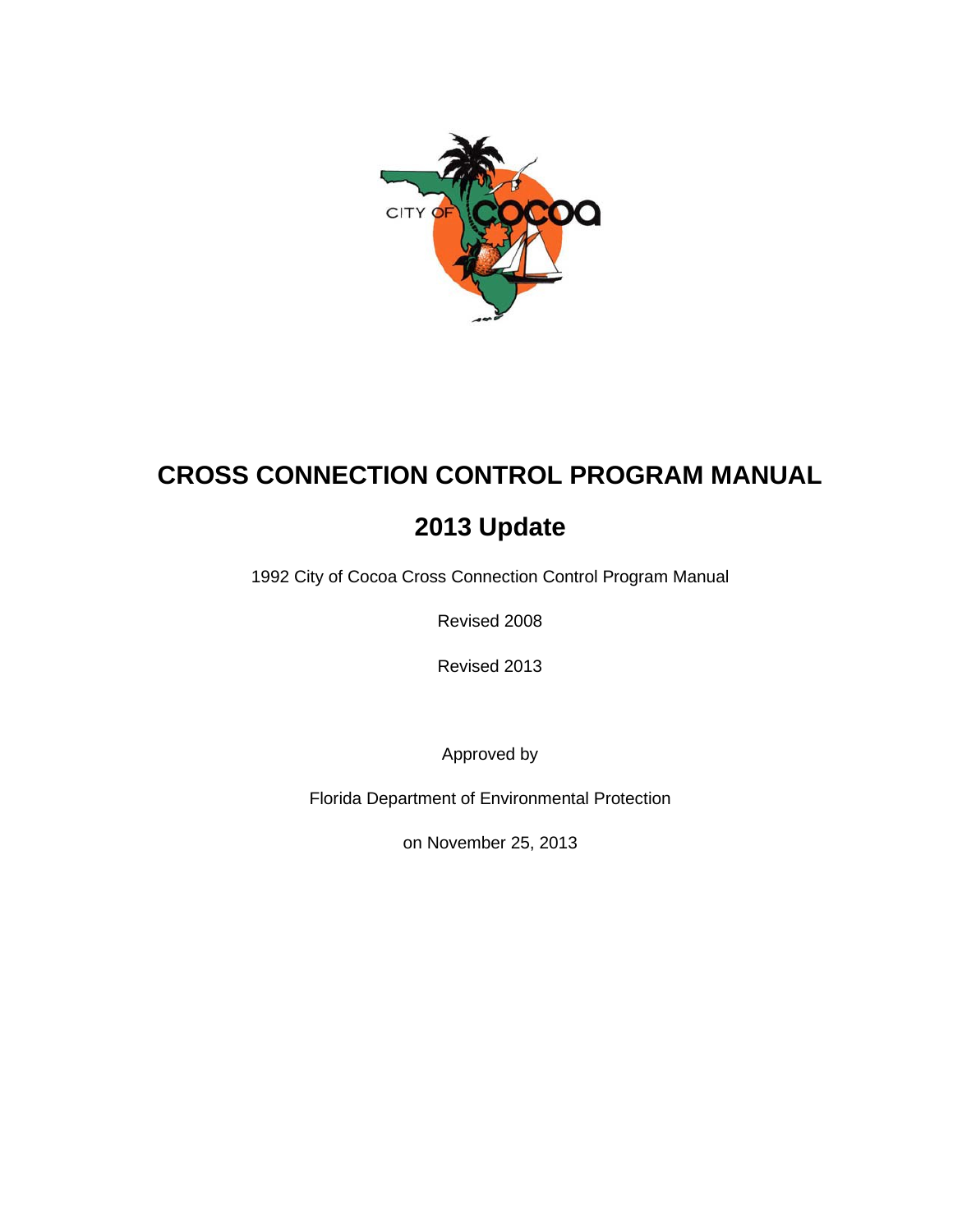# **TABLE OF CONTENTS**

# **APPENDIX A – [INSTALLATION DETAILS FOR CCC DEVICES](#page-9-0)**

Dual Check Valve Assembly Double Check Valve Assembly – Below Ground (3/4" – 1" assemblies) Double Check Valve Assembly - Above Ground (3/4" – 2 .5" assemblies) Double Check Valve and Meter Assembly (3" and larger) Reduced Pressure Backflow Assembly

| <b>FDEP CROSS CONNECTION</b>                       |               |
|----------------------------------------------------|---------------|
| <b>CONTROL PROGRAM MANUAL</b>                      |               |
| <b>REQUIREMENTS</b>                                |               |
| <b>Requirement</b>                                 | Page          |
| <b>Establish Legal Authority</b>                   |               |
| <b>Record Keeping Requirements</b>                 | $\mathcal{P}$ |
| <b>Public Information</b>                          | 2             |
| <b>Assessment Process for Existing CCC Devices</b> | 3             |
| <b>Emergency Response</b>                          | 4             |
| Assign CCC Device for Degrees of Hazard            | 5             |
| <b>CCC Device Construction Standards</b>           | 5             |
| Testing and Maintenance Standards for CCC Devices  | 6             |
| <b>Assessment Process for New Customers</b>        | 6             |
| <b>CCC Device Installation Standards</b>           |               |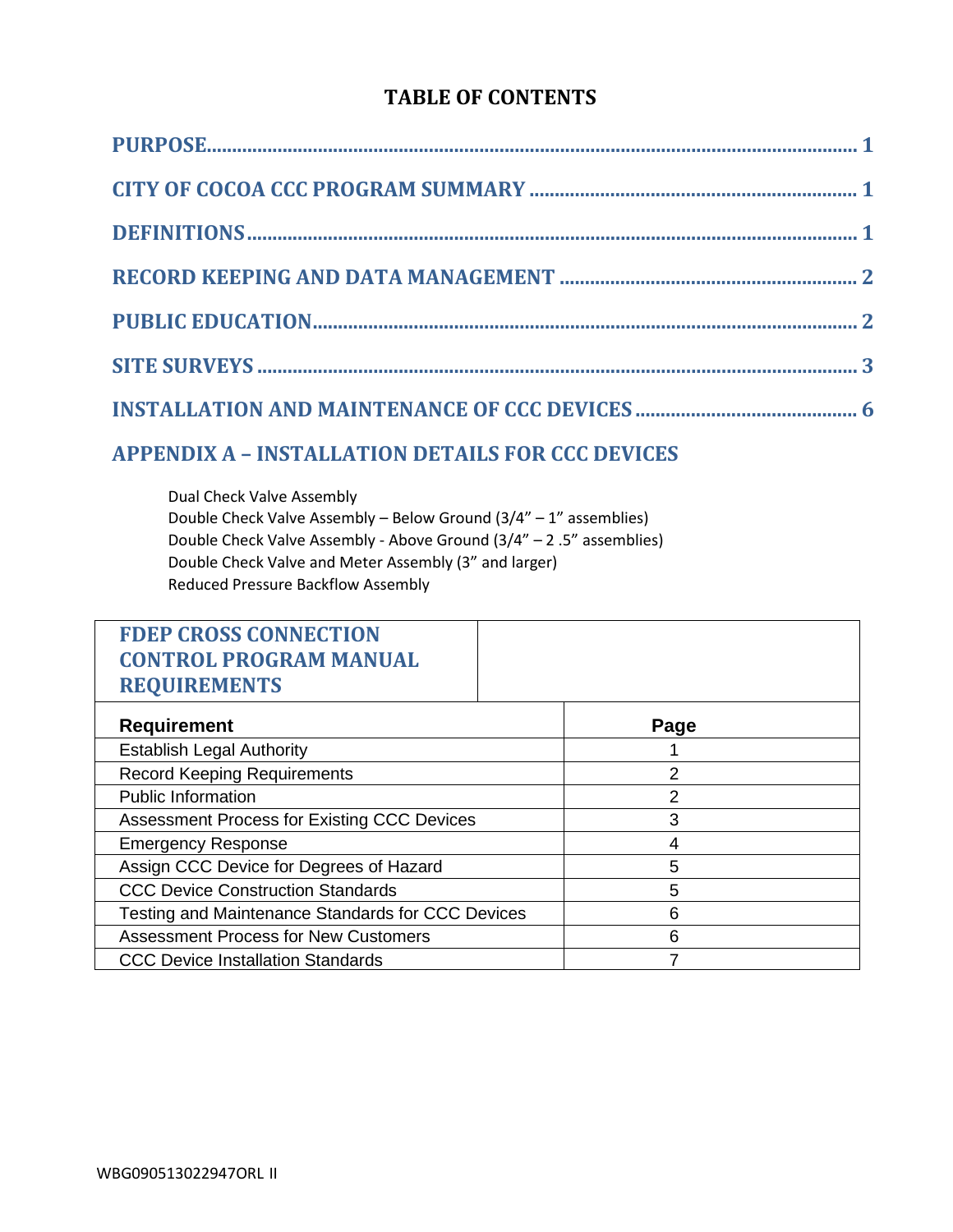### **Purpose**

<span id="page-2-0"></span>The purpose of this document is to update the 1992 City of Cocoa Cross Connection Control (CCC) Program Manual, last updated in 2008. This manual was previously approved by the Florida Department of Environmental Protection (FDEP) on July 25, 2008 and adopted by the Cocoa City Council on August 26, 2008. Updates to the CCC Program Manual are required when regulations are amended, or technology is improved.

CCC Program Manuals describe the means and methods that are practiced by a community to meet FDEP requirements as set forth in Chapter 62-550, Florida Administrative Code. These rules, as amended, require that all community water systems establish a written cross connection control program for potable water systems. A CCC Program, upon implementation, is intended to detect and prevent cross connections with potable water distribution systems that may create an imminent and substantial danger to public health. CCC Programs are developed using accepted practices of the American Water Works Association (AWWA) as described in *Recommended Practice for Backflow Prevention and Cross-Connection Control Manual 14.*

## **City of Cocoa CCC Program Summary**

<span id="page-2-1"></span>The City of Cocoa provides potable water to the community through its water plants and water distribution system. The City is required to meet state and federal requirements to protect its potable water supply. As part of these requirements, the City maintains a CCC Program. This program is approved by FDEP and the City Utilities Department, and supports the City of Cocoa's Code of Ordinances, Chapter 22, Water and Sewers, as amended. This program is intended to protect the public water supply from possible contaminants that could backflow through a service connection and possibly contaminate the City's potable water system. This manual provides information on the main components of the City's CCC Program: public education, site surveys, and installation and maintenance of CCC devices. These program components are detailed in this manual.

# **Definitions**

- <span id="page-2-2"></span>1. **Site hazard survey** is a physical assessment of property to determine the degree of hazard present at the property and the appropriate CCC device required for the site based on the degree of hazard.
- 2. **Degree of hazard** refers to the two levels of hazard as defined in this Manual. These levels are based on possible contaminants or pollutants that are present or have the potential of entering a site and may potentially enter the City's water supply. The degree of hazard, along with property usage, determines the proper CCC device to be installed.
- 3. **TREEO** is an abbreviation for the University of Florida's Center for Training, Research and Education for Environmental Occupations. The TREEO is mandated by the state of Florida to provide certifications for water and wastewater operations, including certifications associated with CCC devices. Personnel providing services defined by this program will be TREEO- certified.
- 4. **CCC device** is defined as a mechanical backflow prevention assembly.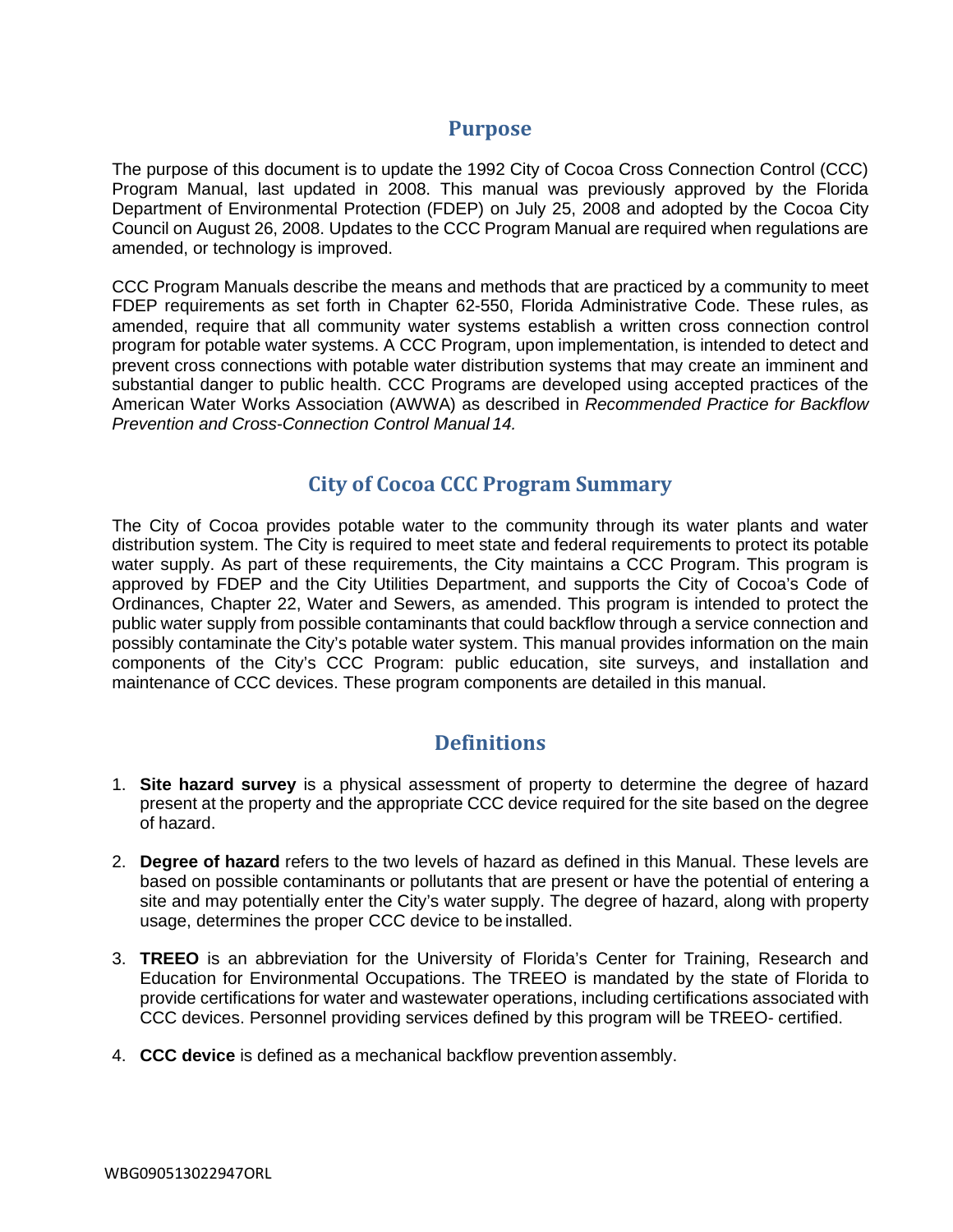- 5. **CCC device installation** refers to the installation of a new device based on survey results. All installations are performed by TREEO-certified personnel.
- 6. **CCC device maintenance** refers to the testing, repair or replacement of an existing CCC device.
- 7. **CCC device testing** consists of onsite testing for proper operation. All testing is performed by TREEO-certified personnel and, when required, a certified Fire Inspector.
- 8. **CCC device repair** refers to onsite repair of a CCC device by TREEO-certified personnel.
- <span id="page-3-0"></span>9. **CCC device replacement** refers to the onsite replacement of an existing CCC device by TREEO-certified personnel.

## **Record Keeping and Data Management**

All data obtained as part of the City's CCC Program will be maintained digitally and electronically. City field personnel will utilize the City's field software program*, infraMAP*. Contractors will utilize the software program *XC2*. Both *infraMAP* and *XC2* are formatted to append to the City's Geographic Information System (GIS) database where all CCC Program data are maintained for a period of no less than 10 years.

An annual report on the City's CCC Program will be prepared and submitted to FDEP with a copy kept on file for 10 years. This report will summarize survey, maintenance and installations activities undertaken by the City and/or contractors during the previous year. Personnel performing these activities will be certified as required by FDEP and their certifications will be included in the report.

<span id="page-3-1"></span>Annual FDEP reports will also include information on public education and notifications. Any cross connections that were found and the resulting corrective actions will be noted in this report.

## **Public Education**

The City of Cocoa will implement a public information program as part of the CCC Program. This information will be provided to reclaimed water service customers at the time of initial connection to the City's reuse system and on an annual basis. The following information will be included in the public information package:

The City of Cocoa is required to meet state and federal requirements to protect the drinking water. As part of these requirements, the City maintains a Cross Connection Control (CCC) Program. This program is approved by Florida Department of Environmental Protection (FDEP) and City of Cocoa Utilities Department, and supports the City of Cocoa's Code of Ordinances, Chapter 22, Water and Sewers, as amended.

The City is required by FDEP to determine the need for a CCC device for each service connection and to provide the proper device when required. FDEP also requires that each existing CCC device be tested on a regular basis by a certified backflow technician. Testing results may require repair or replacement of the CCC device. Cocoa Utilities staff will provide these services or will contract with a Company that is certified to perform these services. Customers are required to provide access to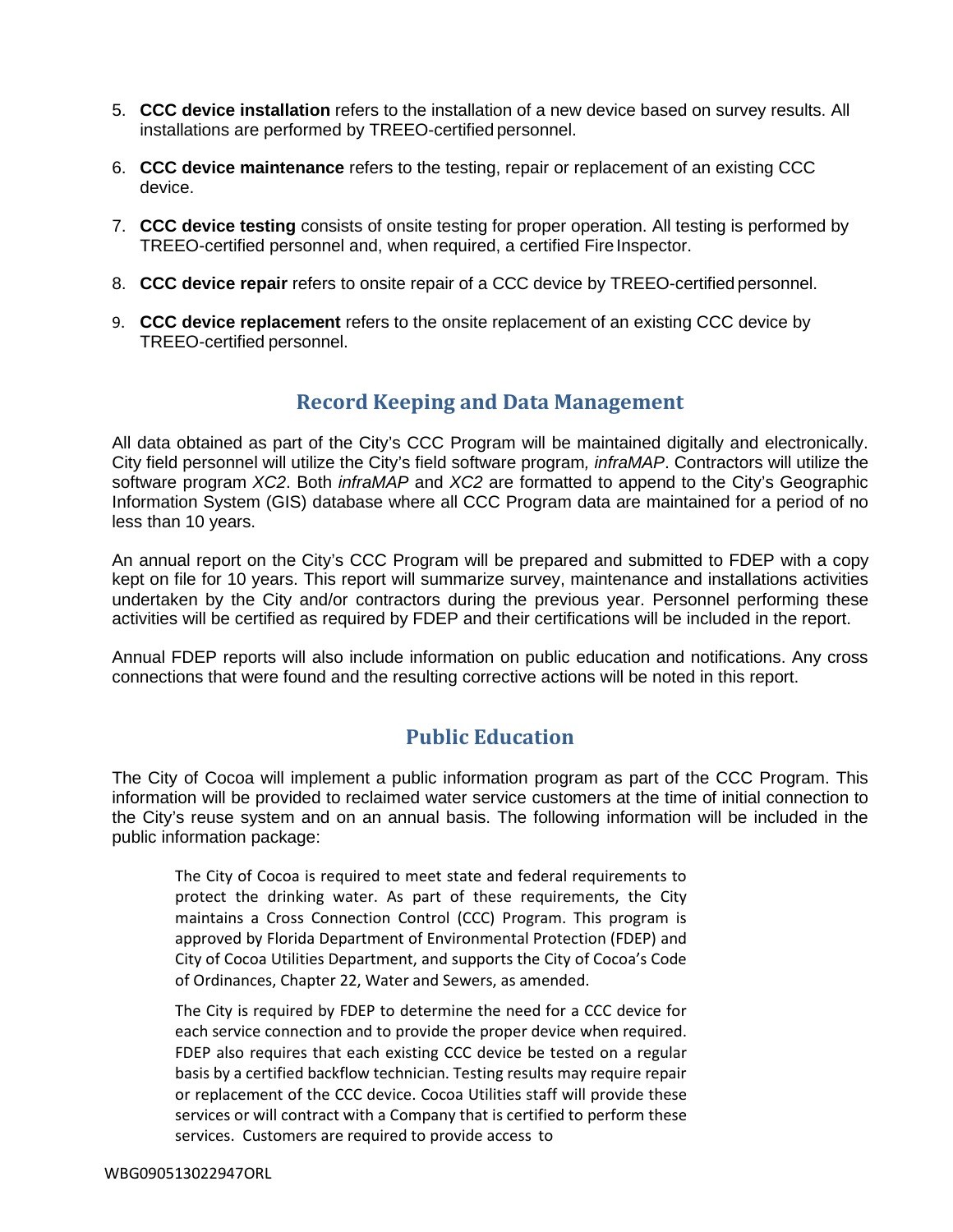their sites at all reasonable hours for the performance of these services per City of Cocoa Code of Ordinances Section 22.

The following information defines the terminology associated with the City's CCC Program:

**A cross connection** is an actual or potential connection between any part of a potable water system and any other environment that contains other substances that, under any circumstances, would allow such substances to enter the potable water system. Other substances include gases, liquids, or solids, such as chemicals, water products, steam, water from other sources (potable or nonpotable), and any matter that may change the color or taste of water or add odor to water.

**A CCC device** is a mechanical means of preventing cross connections caused by backflow or back-siphonage.

**Backflow** is the undesirable reversal of non-potable water or other substances through a cross connection into piping of a public water system or consumer's potable water system.

**Back-siphonage** is backflow caused by a negative pressure (i.e., a vacuum or partial vacuum) in a public water system or consumer's potable water system.

**Certification** for all personnel performing the activities as describe in the City's CCC Program is provided by the University of Florida's Center for Training, Research and Education for Environmental Occupations (TREEO).

For further information on the City's CCC Program, contact the City of Cocoa Utilities Department at (321) 433-8730.

## **Site Surveys**

#### <span id="page-4-0"></span>**GENERAL**

The City of Cocoa Utilities Department has the primary responsibility for ensuring that the proper CCC devices is installed and for verifying that no cross connection exists at each service connection within its distribution system. This is determined by performing a site survey. Cocoa Utilities staff will conduct site surveys or may contract with a company that is certified to provide these services. Customers are required to provide access to their sites at all reasonable hours for the performance of site surveys.

Properties that receive reclaimed water will be inspected at the time of connection and prior to initial service. Reclaimed water service will be initiated upon verification of the installation of proper CCC devices.

A site survey provides the information required to determine the proper CCC device for the site based on the degree of hazard as defined in the following paragraphs. If the site contains a CCC device, the site survey will note the type of device and determine whether the device is appropriate for the site. Site surveys also include an investigation of the site for possible cross connections.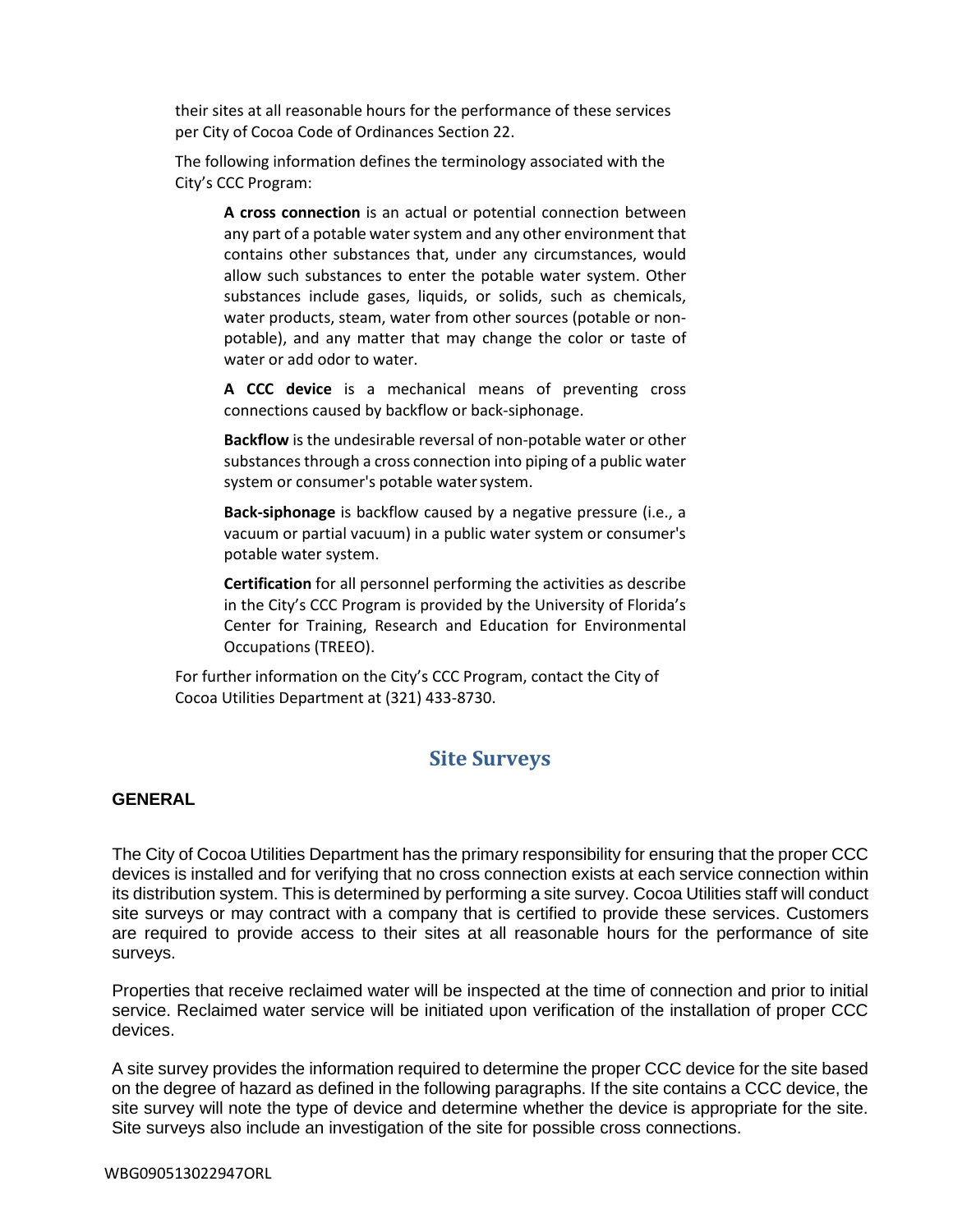Generally, site surveys are conducted through exterior evaluations only. However, some commercial and industrial site surveys may require a brief conversation with the customer followed by an internal survey of the facilities to verify the degree ofhazard.

A site survey will include the following information at a minimum:

**Date** Technician's Name Location ID Meter ID Address Customer Contact Information Business Name Business Type Degree of Hazard Type of CCC Device Present Recommended CCC Device Cross Connect Concerns and Resulting Actions

#### **RESPONSIBILITIES**

The City's CCC Program is a containment program rather than an isolation program. A containment program is one that protects the water supply at the point of connection to the property owner's water service through the use of an approved CCC device. An isolation program goes further into the plumbing system of individual homes and buildings and addresses all aspects of possible cross connections within those systems. Although a site survey will note the degree of hazard for each property, it will not provide verification of proper plumbing systems past the CCC device. It is the responsibility of the property owner to provide an isolation program for their site.

The property owner's responsibility starts at the point of connection to Cocoa's water supply, described as follows:

- For aboveground CCC devices, the City is responsible for operating and maintaining the water system up to and including the piping leg and in-ground 90-degree or 45-degree fitting on the customer's side of the CCC device.
- For CCC devices below grade, the City is responsible for operating and maintaining up to and including the CCC device.

In the event of an accidental pollution or contamination of Cocoa's water supply due to a backflow on or from the property owner's premises, the property owner will promptly take steps to confine further spread of pollution or contamination within the property owner's premises. It is the responsibility of the property owner to immediately notify Cocoa Utilities of the hazardous condition by calling (321) 433-8730.

#### **CROSS CONNECTION RESPONSE**

Site surveys provide information on the existing conditions at a customer's property. Should a cross connection be suspected or detected during a site survey, the surveyor will immediately contact their supervisor who will contact the City Utilities Director or authorized designee. The surveyor will remain at the premises until authorized City personnel arrive.

If a cross connection is suspected, the City Utilities Director or authorized designee will contact the property owner and/or customer and perform an immediate inspection. If the property cannot be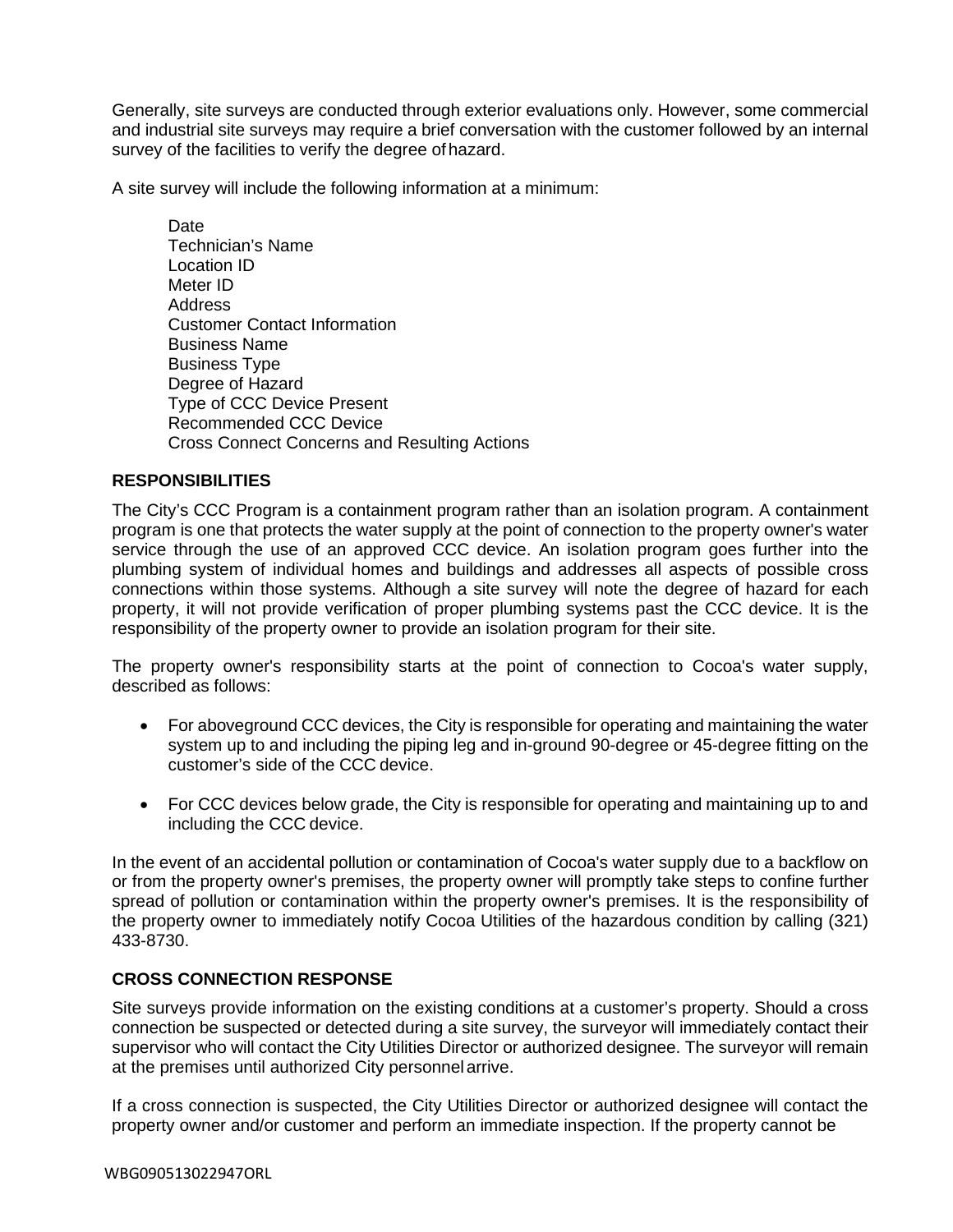inspected, the Utilities Director or authorized designee may choose to discontinue water service until an inspection can be performed.

If a cross connection is detected, the City Utilities Director or authorized designee will eliminate the cross connection by either installing a CCC device or immediately discontinuing service until the contaminant source is eliminated. Water samples at the service connection and in the surrounding area will be taken to determine the extent of contamination. The Utilities Director or authorized designee will notify the FDEP and Brevard County Health Department upon verification of contamination from a cross connection. The contaminated area will be isolated and flushed until water samples are clear of contaminants. The area will remain isolated until cleared by FDEP and the Brevard County Health Department.

#### **DEGREES OF HAZARD**

Site surveys provide information on the type of facility and the degree of hazard contained at a customer's property. The degree of hazard refers to the possible contaminants or pollutants that have the potential to enter the property owner's and/or Cocoa's water supply. For the City of Cocoa's CCC Program, there are two categories of hazards: low/non-health hazard and moderate/high health hazard. The degree of hazard and associated CCC device requirement are defined in the following paragraphs. For residential properties that receive reclaimed water service and contain **no** other degree of hazard, a dual check device will be installed.

#### **Low/Non-Health Hazard**

A low/non-health hazard refers to contaminants that can change the aesthetic quality of the potable water system but are not toxic in any way. These contaminants may change the color, odor, or taste of the water, but they do not pose a health threat to the water consumer. Examples of low/non- health hazards include irrigation systems, public restrooms, and mop sinks. The type of CCC device required for this degree of hazard is a double check valve backflow prevention assembly, conforming to AWWA Standards. A designation of low/non-health hazard level can only be applied to the following facility types:

Residential single family Residential multi-family 3 stories or less Commercial offices and stores with only restrooms and mop sinks

For groundwater wells located on properties that receive reclaimed water service, an air gap between the well piping and the reclaimed water system may be substituted for a double check valve backflow prevention assembly.

#### **Moderate/High Health Hazards**

A moderate/high health hazard refers to contaminants that may change the aesthetic qualities of the potable water and could cause illness or death if consumed. Examples of moderate/high health hazards are onsite chemical storage/usage and medical facilities. The type of CCC device required for this degree of hazard is a reduced pressure backflow prevention assembly, conforming to AWWA standards. A designation of moderate/high health hazard level can be applied to any facility type, including the following:

Residential single family Residential multi-family Commercial offices and stores Industrial warehouses and offices Medical offices and facilities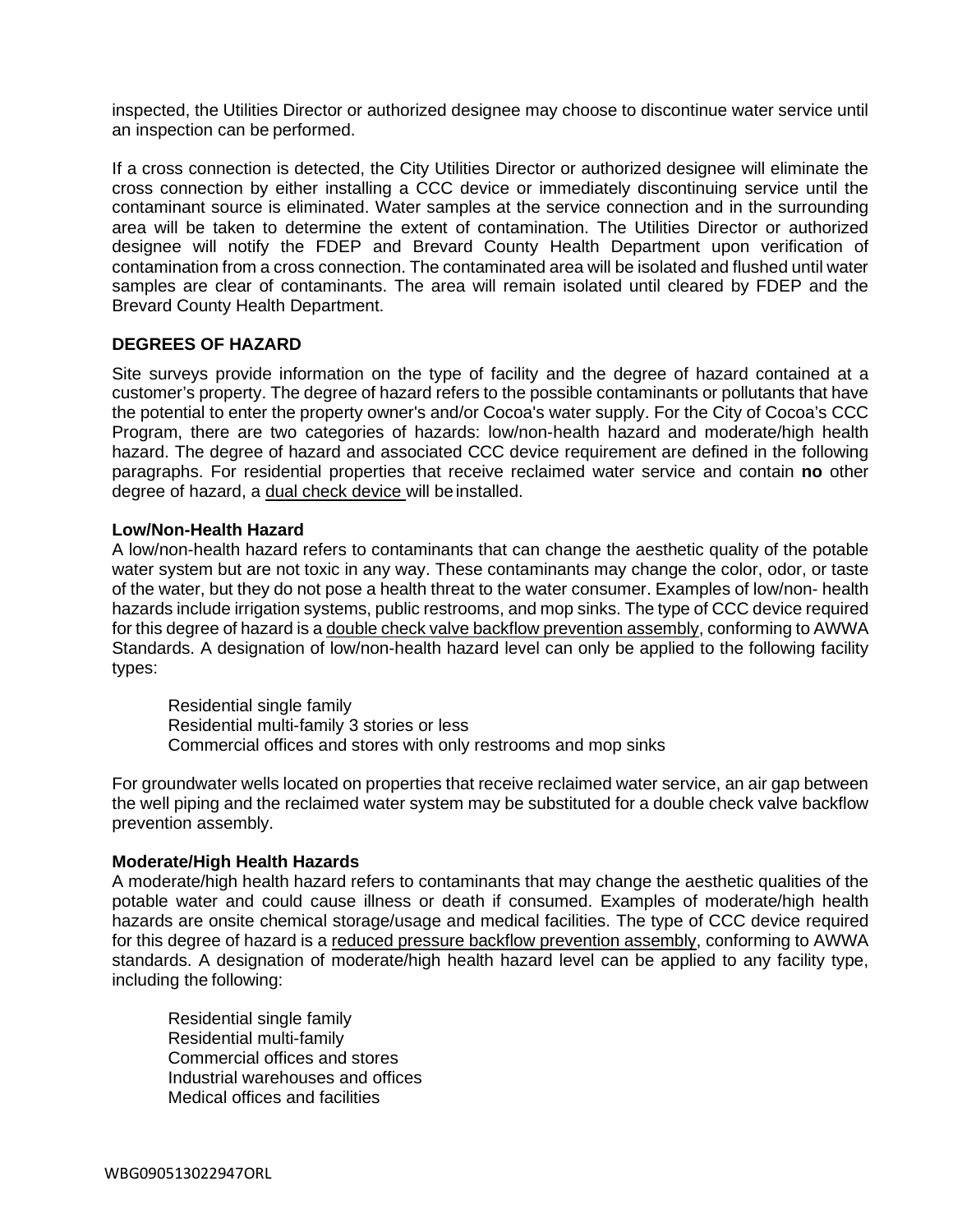# **Installation and Maintenance of CCC Devices**

<span id="page-7-0"></span>The City of Cocoa Utilities Department has the primary responsibility for ensuring that the proper CCC device is installed and maintained at each service connection within its distribution system. To meet these requirements, the City's CCC Program includes testing, repair, replacement, and installation of CCC devices. Cocoa Utilities staff will provide these services or may contract with a company that is certified to provide these services. Customers are required to provide access to their sites at all reasonable hours for the performance of these activities.

City of Cocoa staff will review development and construction plans for all new facilities. Residential sites will be required to provide a minimum of a double check valve backflow prevention assembly. Commercial sites will be required to provide a CCC device based on the degree of hazard present at the site. All new construction will be inspected by the City to verify that the correct device has been properly installed. No water service will be provided until this inspection is completed satisfactorily.

#### **EXISTING DEVICE TESTING AND MAINTENANCE**

The maintenance of CCC devices begins with the testing of the device by a certified technician. CCC devices located at commercial and industrial sites will be tested on an annual basis. Residential CCC devices will be tested every 5 years or as required by FDEP. CCC devices that do not successfully pass the testing process shall be repaired immediately. Any CCC device that cannot be repaired must be replaced.

If a CCC device cannot be repaired or replaced immediately, the technician will contact their supervisor, who will contact the Utilities Director or authorized designee. Depending on the degree of hazard, Cocoa Utilities will determine whether the water service is to be discontinued until the repair or replacement can be completed.

Often, an existing CCC device will differ from the device recommended by the site survey. Personnel providing device maintenance are qualified to determine whether the existing device provides sufficient protection against the degree of hazard. If an existing CCC device does not meet the requirements as determined by the site survey, the device will be tested and repaired (if required) and placed into rotation for replacement as described in the following paragraphs. If the existing device cannot be repaired, the replacement device will meet the requirements of the site survey.

Maintenance data will include the following information at a minimum:

**Date** Technician's Name Location ID Meter ID Business Name Business Type Customer Contact Information Address Degree of Hazard Type of CCC Device Tested Testing Results Type of Completed Repairs Re-testing Results Type of Replacement CCC Device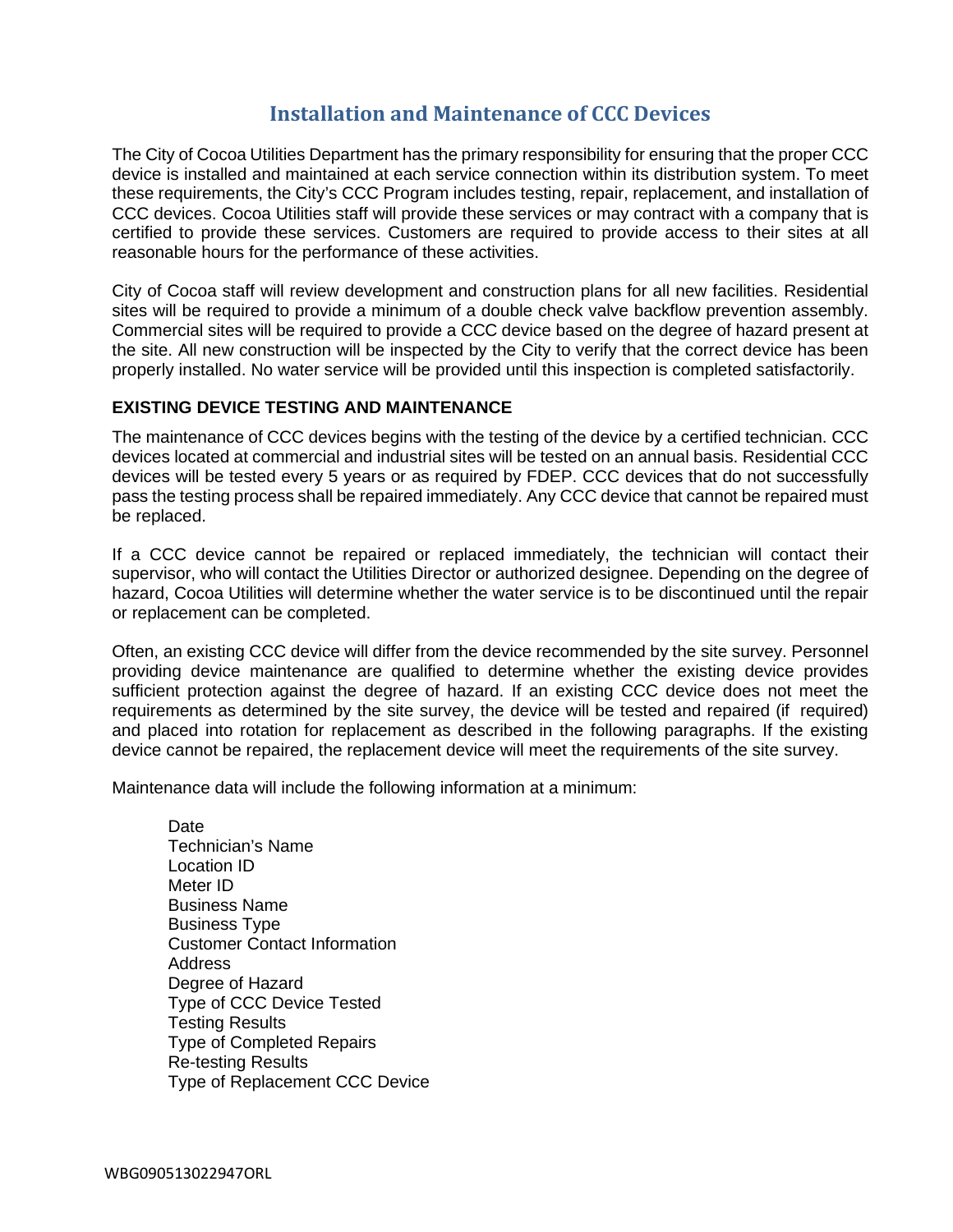#### Re-testing Results

#### **INSTALLATION OF NEW CCC DEVICES**

New CCC devices will be installed as determined by the site surveys. Properties with moderate/high degrees of hazard will be installed immediately. Properties with low/non-health degrees of hazard shall be installed as part of the testing rotation described previously.

Installation instructions for CCC devices are shown in Appendix A of this Manual.

Installation of new CCC devices may require significantly more time than device replacement. New devices require removal of part of the existing piping to create room for the new device. Customers will be advised of the time required to perform this activity and given the opportunity to prepare accordingly.

CCC device installation data will include the following, at a minimum:

**Date** Technician's Name Location ID Meter ID Business Name Business Type Customer Contact Information Address Type of CCC Device Installed Testing Results

CCC devices are required to be installed as close to the water meter as possible. This prevents any connections between the assembly and meter. In certain situations, a relocation waiver may be requested by the property owner. The final decision on the location of a CCC device will be made by the Utilities Director.